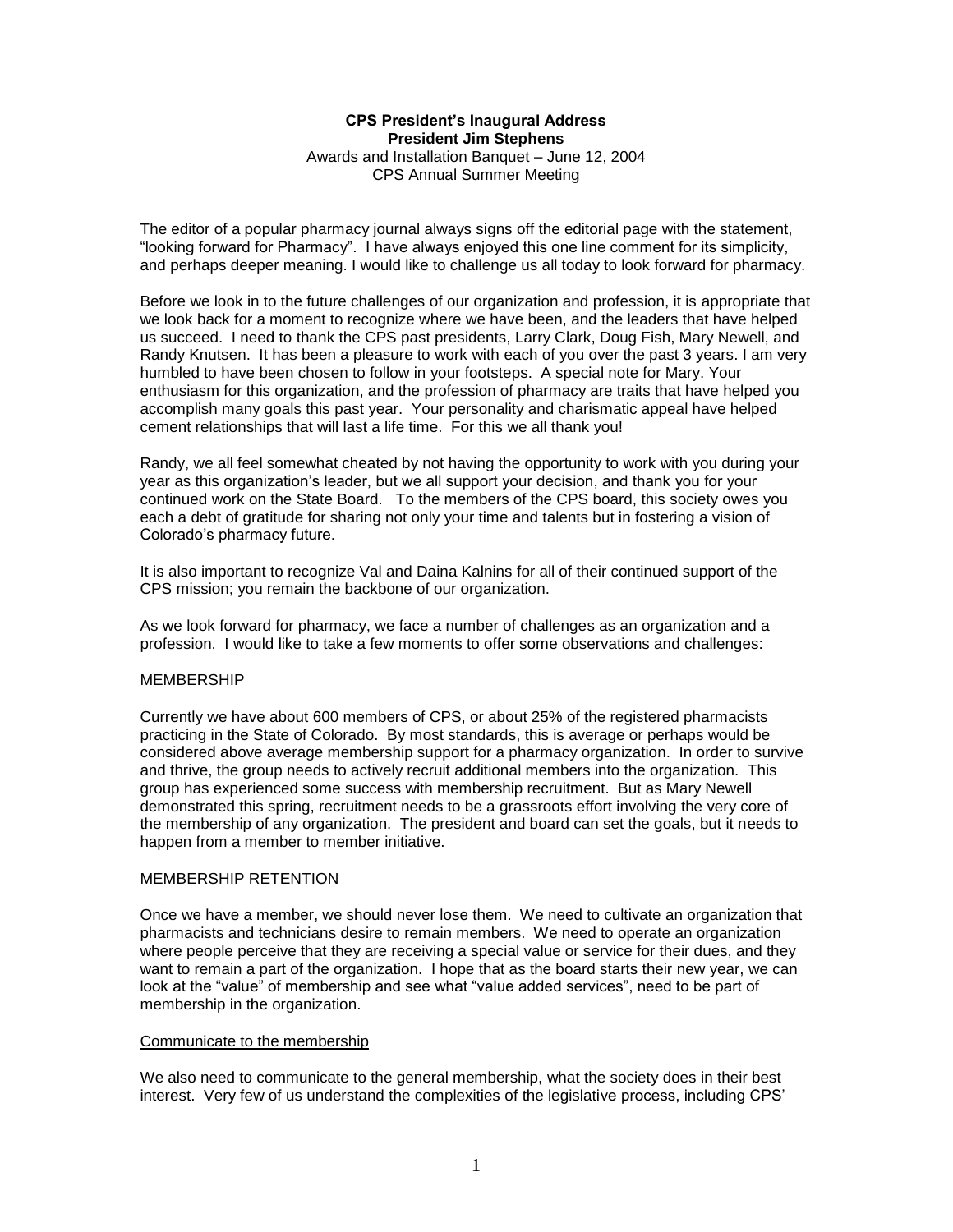lobbying efforts not only on major bills like the practice act, but also the eye's and ears that are so important in the legislative process. We also need to share with the membership the importance of Colorado being represented at the national meetings of every major national pharmacy organization.

## CE programs

CPS has an impressive CE program; 10 hours of Continuing education have been offered here the past 3 days. Each of our annual meetings is packed with the opportunity for CE. Val Kalnins, along with several pharmaceutical companies have championed the dinner and CE programs over the past 5 years. This past year we were able to offer these programs in a variety of locations around the state, it is my hope, that the new board would extend this program to every corner of the state; these types of programs serve as an excellent "ambassador' for CPS and give an opportunity for members to interact with the board in their own region.

### Relationship Building

I think that it is important to continue to strengthen relationships with our academies, the School of Pharmacy and our respective national organizations. Strong relationships foster good communication and we have the opportunity to share each others ideas, mission and vision.

# RECOGNITION FOR THE ROLE OF PHARMACIST AND TECHNICIANS

I want us to blow our own horn a little more. It's nice that pharmacists have been acknowledged by national surveys as a trusted professional. I also want us to share some of the lime light as a valued health care provider. Get out and be amongst the patients, champion the profession in your community. I often think that as a profession, we all have a tremendous amount of knowledge and skills to share with our clients, but rarely get the opportunity because of time and workplace restrictions.

### Acknowledgement of Successes

It is important that we recognize the success that the society has enjoyed over the past 3 years. The simple feat of melding together the diverse pharmacy interest groups that existed in this state into a highly functional organization is a credit to the leadership, and also to the membership.

We also need to acknowledge the success of the pharmacy sunset review task force. What a great group of individuals who came together to review and revise the practice act. I also believe that a working model for future success has been developed by the cooperation of these groups and when the time arrives to launch additional legislation, this style of work group should be utilized again.

Each edition of our newsletter announces the successes of the organization and its members. A fine example is Dr. Catherine Jarvis and all those who helped make a pharmacist-based immunization program a reality in Colorado.

This organization has enjoyed many accomplishments over the past 3 years, but as a profession I feel that we are also being challenged on a variety of issues.

Over a decade ago, Pharmacy Benefit Managers (PBMs) came to pharmacies, telling us that they were the pharmacy's best friends; they existed to help us process claims quickly, increase our customer base, and guarantee fast reimbursement. PBM's have eroded the financial operation margins of every store. 10 years ago, Fort Collins had 10 independent retail pharmacies –today, only 2 have survived. PBMs are lining up again and are extending an olive branch with the same